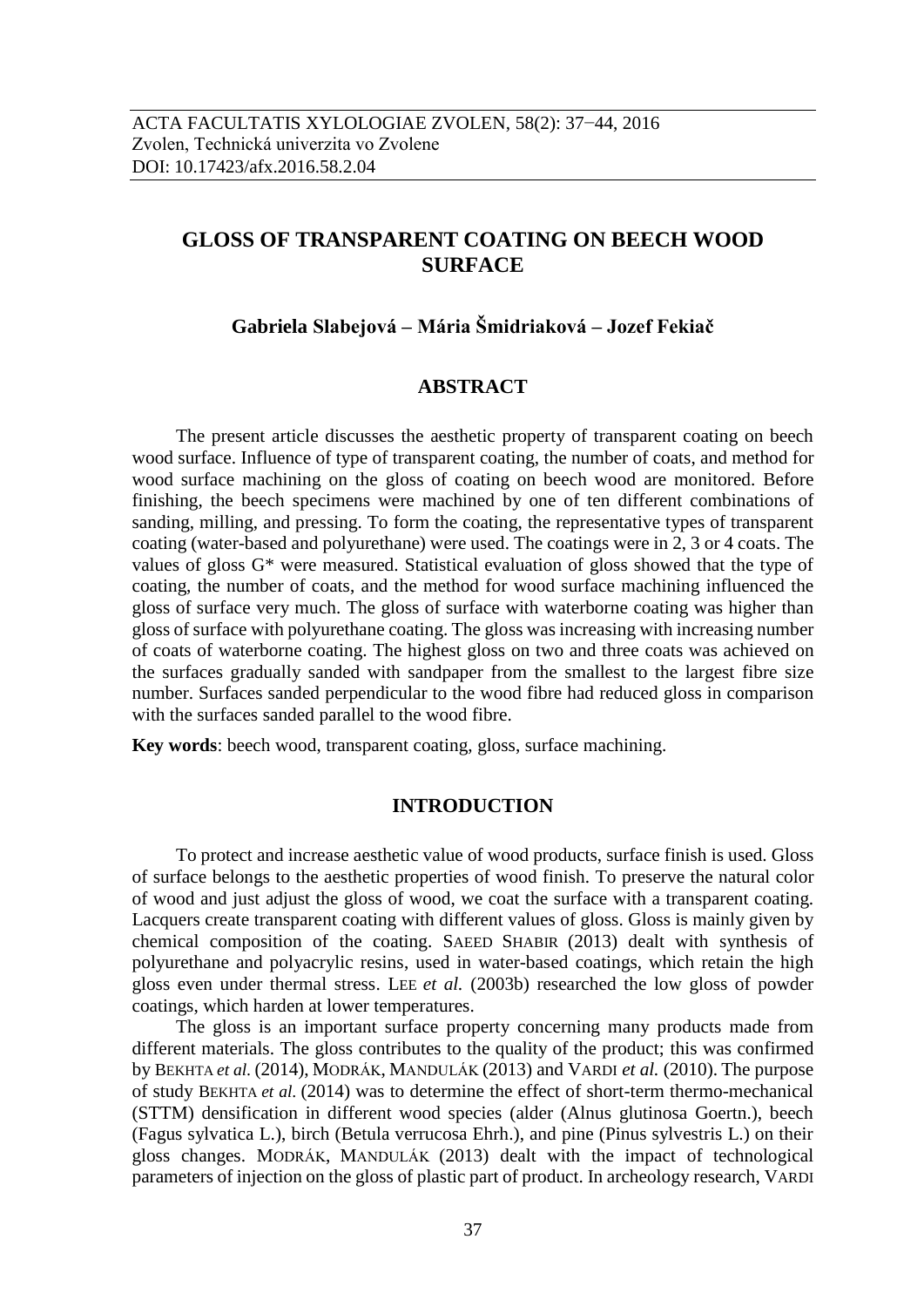*et al.* (2010) described the gloss to be an important characteristic of blade surface; gloss gives information on depreciation of the blade.

The actual chemical composition of coating is not the only factor that affects the gloss. High gloss of the coating can be created by the technology of successive coats and polishing. As the number of coats increases, coating thickness increases, and the surface roughness decreases. "As the surface roughness decreases, the gloss increases. As the number of coats increases, the amount of volatile organic compounds (VOCs) that are volatilized in the environment also increases" (LEE *et al.* 2003a, TESAŘOVÁ *et al.* 2010).

To reduce VOC at surface finish is the important ecological approach in furniture production. From ecological point of view, the service life of the surface finish is also very important. Wood surface and the coating are ageing and slowly degrading. Aging of coatings on wood products is influenced mainly by biotic and abiotic factors. Coatings in interiors are mainly influenced by sun light. SCRINZI *et al.* (2011) measured changes in color and gloss and so they evaluated the service life of water-based and synthetic polyurethane coatings. They evaluated transparent and pigmented coatings. "On transparent coatings, the gloss and color changes correlate with a slight modification of film-former substance" (SCRINZI *et al.* 2011, MATYAŠOVSKÝ *et al.,* 2014). The impact of transparent coating on aesthetic properties of root textures was dealt BY MAMOŇOVÁ (2009). Light stability and structure of acrylic coatings, after a year aging in interior and exterior conditions, were dealt by MAMOŇOVÁ, REINPRECHT (2008).

Research on appearance of wood finishes is focused more on the color of the surface than on the gloss. "But the gloss is not insignificant in appearance surface properties of all materials; and it is perceived visually" (WIEBEL *et al*. 2015). Gloss of the coating can be influenced to some extent even in the process of the coating film creation, as was discussed in the high gloss. In practice, various principles and procedures are established. For economic and environmental reasons, the furniture manufacturers often use different number of coats on different areas of one furniture piece. More exposed surfaces have greater number of coats than other areas. This fact can lead to appearance differences within a single piece of the product, different values of gloss.

The aim of this work was to study the influence of the type of coating, number of coats, and the method for machining of beech wood surface (before coating) on the gloss of coating.

# **EXPERIMENTAL PART**

In experimental testing, beech wood specimens (*Fagus sylvatica* L.) with dimensions  $100 \times 60 \times 15$  mm, moisture content of  $8 \pm 2\%$ , and average density of 676 kg·m<sup>-3</sup> (at moisture content of 0 %) were used. Before testing, the test specimens were conditioned at room temperature  $20 \pm 2$  °C and relative humidity  $60 \pm 5$ % for 30 days. Then the surface of the test pieces was machined by methods listed in Tab. 1.

After machining, the specimens were coated. The coating material was sprayed pneumatically (Tab. 2). The representative types of transparent coating materials for interior were used, as following:

- transparent water-based coating material, based on polyurethane-acrylate dispersion (semi-dull) – ADLER Aqua-Step Professional 30153 ff (This type of coating material can be used as a single component material or if a hardener is added as twocomponent material. As hardener, the solution of aliphatic polyisocyanate is used.)
- transparent polyurethane coating material (semi-dull) ADLER PUR-Strong 26303 ff (The film-forming component of the coating material are polyacrylate resin or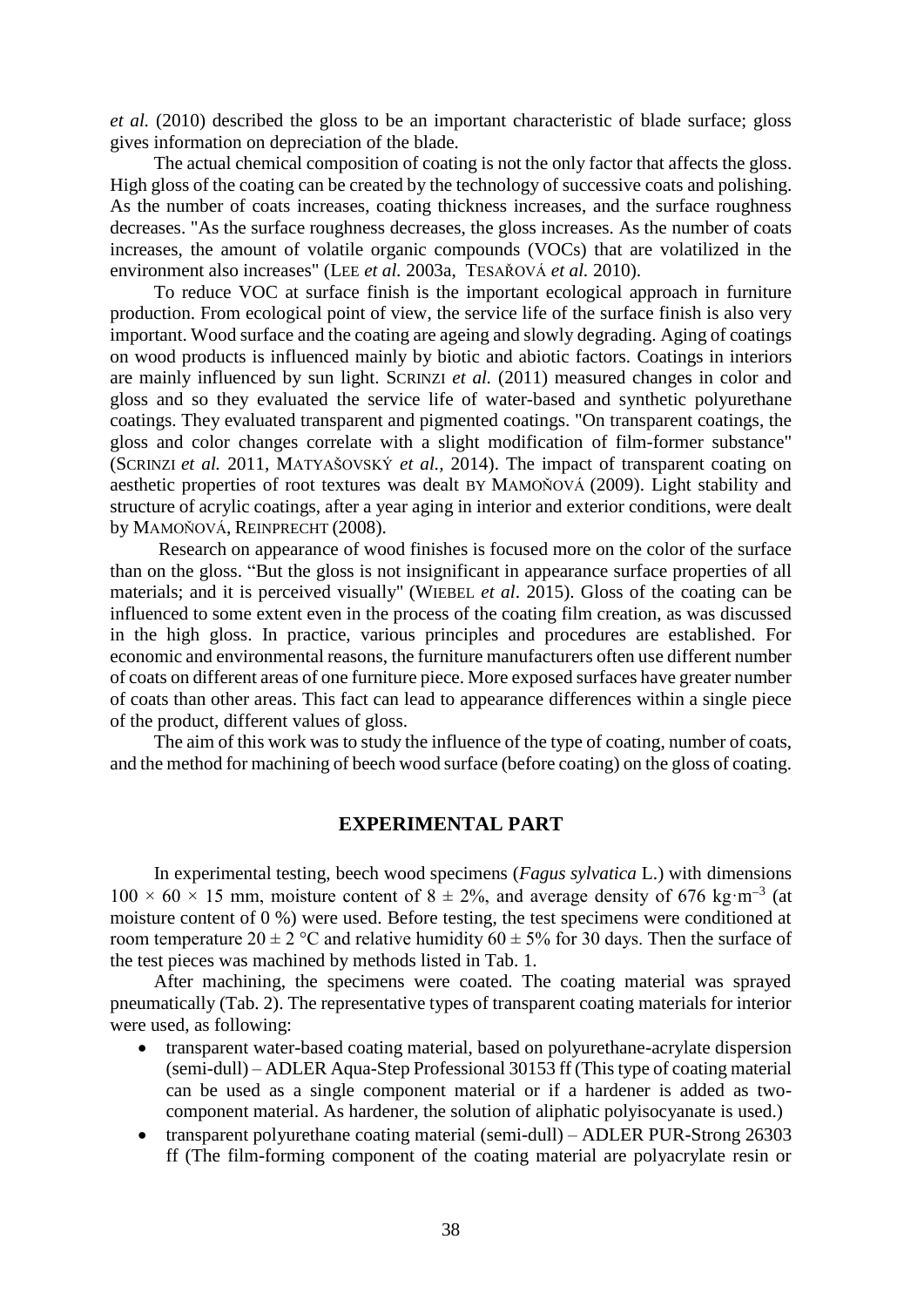cellulose acetate-butyrate. The advantage of the coating material is that it contains no aromatic solvents.)

Coating film thickness increased with the number of coats – it was measured with Thickness Gauge (type PosiTector 200) working on the ultrasonic principle. Coating film thicknesses are given in Tab. 3.

| <b>Method for surface treatment</b> |                    | <b>Operation</b>          | <b>Machinery</b>             |  |
|-------------------------------------|--------------------|---------------------------|------------------------------|--|
| <b>MILLING</b>                      |                    | Leveling                  | Graders milling              |  |
|                                     |                    | Thicknessing              | Thicknesser milling machine  |  |
|                                     |                    | <b>Parameter</b>          | <b>Machinery</b>             |  |
| <b>PRESSING</b>                     |                    | Compression Height [mm]   |                              |  |
|                                     |                    |                           |                              |  |
|                                     |                    | Temperature $[^{\circ}C]$ |                              |  |
|                                     |                    | 120                       | Press with two heated plates |  |
|                                     |                    | Time [min]                |                              |  |
|                                     |                    | 5                         |                              |  |
|                                     |                    | <b>Fibre size and</b>     |                              |  |
|                                     |                    | direction of machining    | <b>Machinery</b>             |  |
|                                     | simple             | 60r                       |                              |  |
|                                     |                    | 60k                       | Belt sander                  |  |
| <b>SANDING</b>                      |                    | 80r                       |                              |  |
|                                     |                    | 80k                       |                              |  |
|                                     |                    | 120r                      |                              |  |
|                                     |                    | 120k                      |                              |  |
|                                     | double combination | 60 k 120 r                |                              |  |
|                                     |                    | 80 k 150 r                |                              |  |
|                                     |                    | 120 k 180 r               |                              |  |
|                                     | triple combination | 80 k 120 r 180 r          |                              |  |

#### **Tab. 1 Methods for surface treatment of test specimens.**

**Note:** 60 r - sandpapering with grit number P60 in direction parallel to wood fibers, 60 k - sandpapering with grit number P60 in direction perpendicular to wood fibers. If sandpapering in triple combination, the last sandpapering 180 r, i.e. with P180 grit number, was done in opposite direction as sanding 120 r.

#### **Tab. 2 Parameters of pneumatic spraying.**

| <b>Parameter</b> [units]                       | Value          |  |  |
|------------------------------------------------|----------------|--|--|
| Air pressure [MPa]                             | $0.4 - 0.5$    |  |  |
| Diameter of nozzle of spray gun [mm]           |                |  |  |
| Distance when spraying [cm]                    | cca 25         |  |  |
| incidence angle of coating material to surface | cca $90^\circ$ |  |  |
| Ambient temperature $[°C]$                     | $18 \pm 2$     |  |  |

#### **Tab. 3 Average thickness of coating film.**

| Average coating film thickness [µm] |                |                |                |  |  |  |  |  |  |
|-------------------------------------|----------------|----------------|----------------|--|--|--|--|--|--|
| coating material                    | after 2nd coat | after 3rd coat | after 4th coat |  |  |  |  |  |  |
| water-based                         |                | 73.8           | 99.8           |  |  |  |  |  |  |
| polyurethane                        | 54.8           |                |                |  |  |  |  |  |  |

On test specimens, having different number of coats, the gloss of surface was measured perpendicular to wood fibers by STN EN 13722 Furniture – Assessment of the surface gloss. To measure the gloss, the spectrophotometer, type of BYK-Gardner GmbH, was used. This type of spectrophotometer is used to measure the gloss at the angle of 60 °. This device is equipped with an improved technical specification for an angle of  $60^\circ$  also in the degree of gloss matt  $(0-10)$ .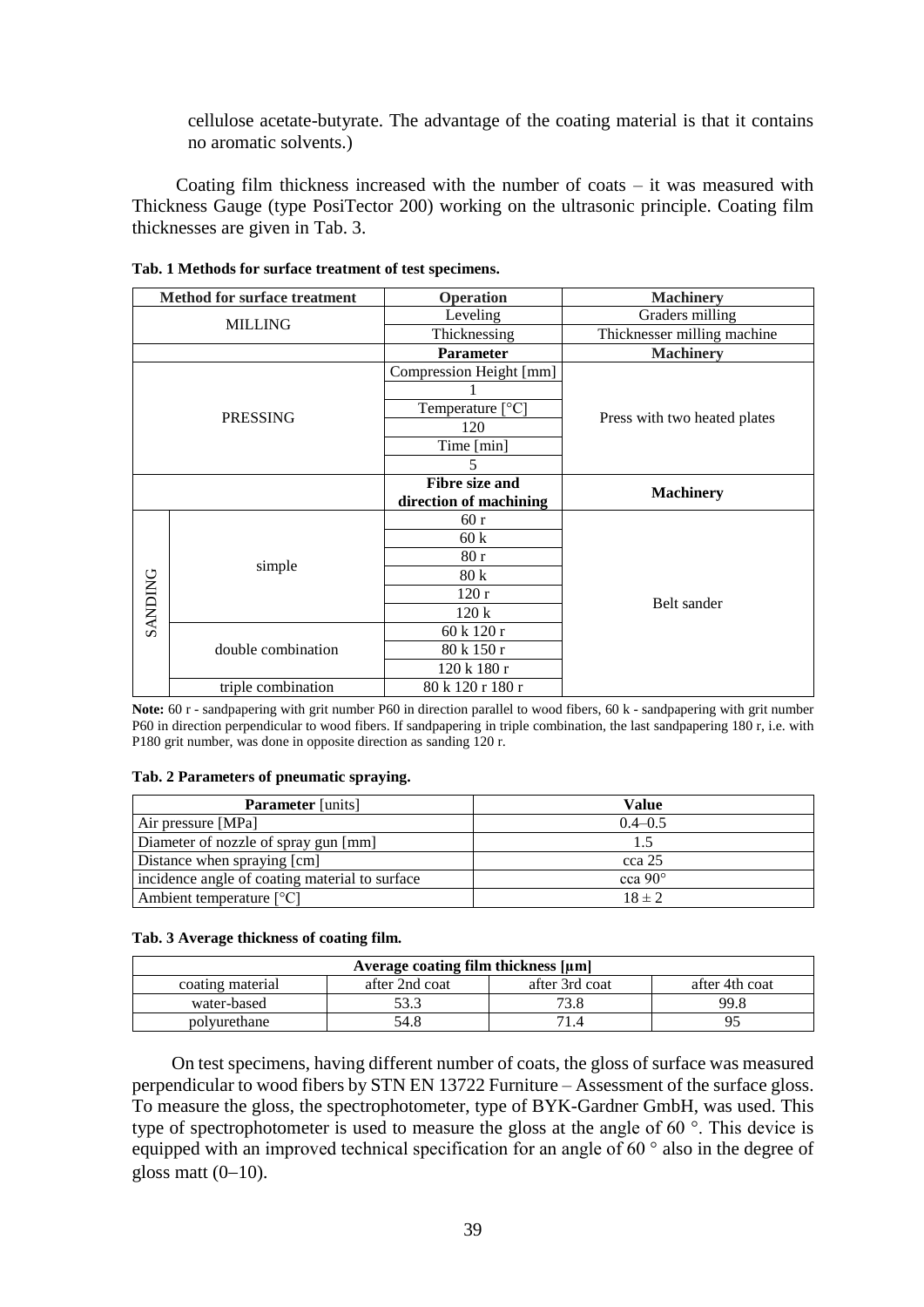On each test specimen, three measurements of gloss G\* **[**GU**]** were done in direction perpendicular to the fibers.

# **RESULTS AND DISCUSSION**

The effect of the monitored factors (and also their interactions) on the gloss of coating is shown in Tab. 4.

|                                   | Sum of<br>squares | Degrees of<br>freedom | <b>Deviation</b> | <b>F-test</b> | Level of<br>significance |
|-----------------------------------|-------------------|-----------------------|------------------|---------------|--------------------------|
| Absolute member                   | 375348.6          |                       | 375348.6         | 184145.4      | 0.000                    |
| Number of coats (NC)              | 104719.3          | 3                     | 34906.4          | 17125.0       | 0.000                    |
| Surface machining method<br>(SMM) | 5853.9            | 11                    | 532.2            | 261.1         | 0.000                    |
| Type of coating (TC)              | 10578.2           |                       | 10578.2          | 5189.7        | 0.000                    |
| NC*SMM                            | 3094.5            | 33                    | 93.8             | 46.0          | 0.000                    |
| $NC*TC$                           | 3726.9            | $\mathcal{F}$         | 1242.3           | 609.5         | 0.000                    |
| SMM *TC                           | 1622.6            | 11                    | 147.5            | 72.4          | 0.000                    |
| NC *SMM *TC                       | 1539.7            | 33                    | 46.7             | 22.9          | 0.000                    |
| Error                             | 2739.5            | 1344                  | 2.0              |               |                          |

**Tab. 4 Analysis of variance for gloss.**

Based on the results (Tab. 4) we can say that the impact of all monitored factors (and their interactions) on the gloss is highly statistically significant. The dependence of the gloss on the method for surface machining and on the number of coats – for particular types of coatings – is graphically shown in Fig. 1–4.

Fig. 1 shows that the gloss is increasing with increasing number of coats. Higher gloss was achieved on the specimens with water-based coating in 2, 3, and also 4 coats (Fig. 2, 3, 4). The highest value of gloss (G  $* = 25.2$  GU) was achieved on the surface with 2 coats of water-based coating, previously sanded by 3-combination (Fig. 2). If sanded by 2 combination (120k 180r), the values of gloss  $G^*$  were from 15.5 GU to 25.1 GU. The specimens sanded simply (the last sanding perpendicular to the wood fibers) achieved the lowest gloss: on 2 coats, the gloss  $G^*$  was from 5.3 GU to 10.5 GU. If simple parallel sanding and 2 coats, the gloss  $G^*$  had the values from 10.6 GU to 15.7 GU. Milled specimens showed the gloss  $G = 15.2$  GU and pressed specimens the value  $G^* = 20.4$  GU.

In practice, the coating it often created just with two coats. The graphs(Fig. 1–4) shows the effect of sanding of wood surface on the gloss of coating. Sanding is the most common method for wood surface machining before finish. Sanding ensures the sufficient smoothness before application of coating material if we comply with the established work procedure. The highest value of gloss (32 GU) was measured on the surfaces sanded gradually with sandpaper grit number from the smallest to the largest number required. Higher surface gloss (by 20 GU) was achieved on surfaces which were sanded parallel to the wood fibers in comparison with surfaces sanded across wood fibers.

The gloss on specimens with polyurethane coating was lower. We assumed that the polyurethane coating material with increasing number of coats will be raising gloss more than water-based coating material. Experimental tests but showed that with increasing number of coats gloss was raising more in water-based coating material. On simply sanded or milled surfaces, the difference between the gloss of water-based and polyurethane coatings was lower (when compared with other surfaces). Sanded surfaces with 2 coats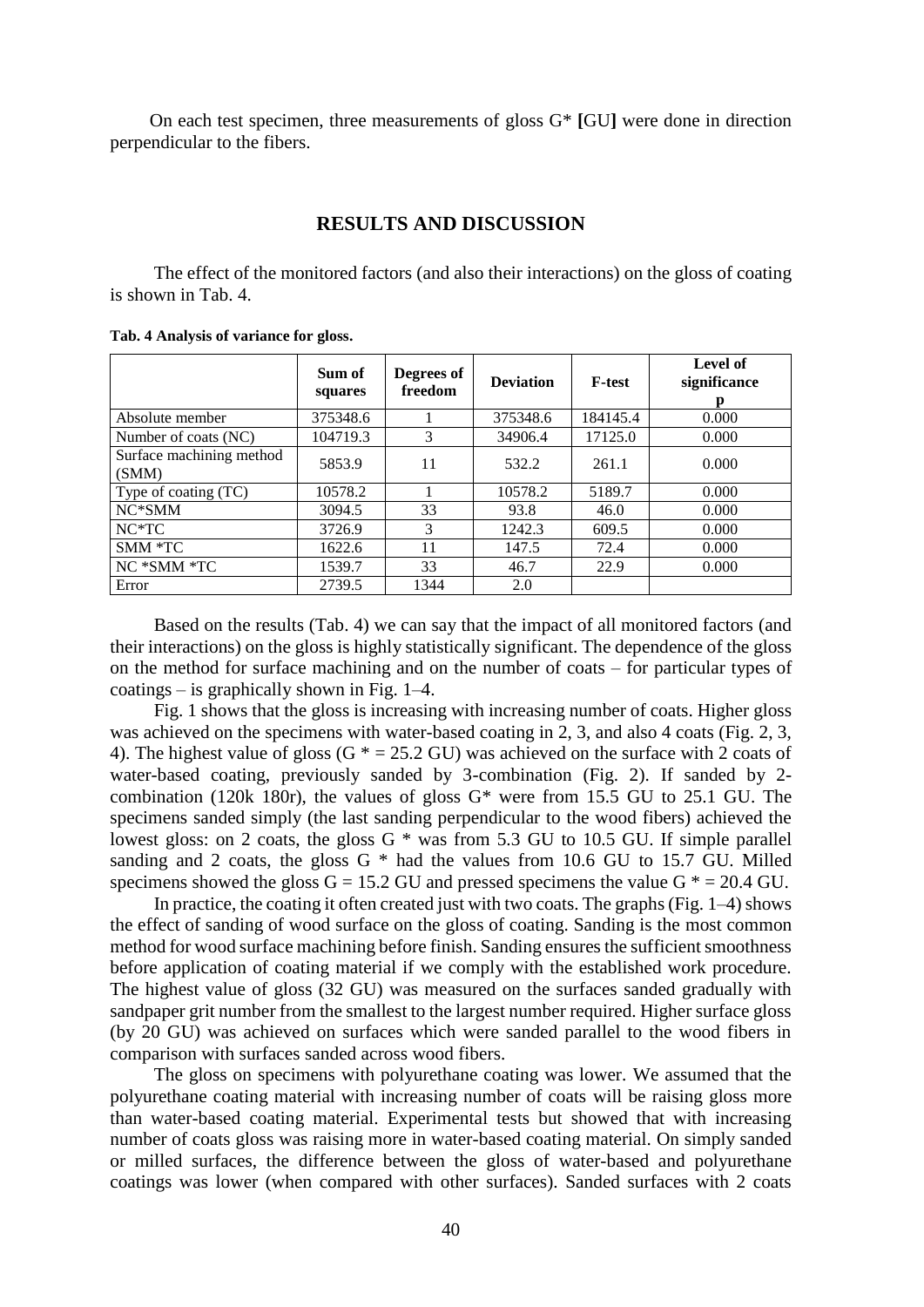achieved the values of gloss  $G * from 5.5$  GU to 15.0 GU. Milled surfaces with 2 coats reached the value of gloss  $G^* = 10.3$  GU; and pressed surfaces  $G^* = 10.6$  GU (Fig. 2). The differences between gloss of water-based and polyurethane coatings were increasing with increasing number of coats. The biggest differences were on most surfaces (variously machined) with three coats (Fig. 3).

From Fig. 1–4, we can conclude that the gloss more increases with increasing number of coats water-based than polyurethane coatings. The increasing gloss, created by increasing number of coats, is barely perceptible with the naked eye. Gloss of coatings (water-based or polyurethane) with 2, 3 or 4 coats was ranked to the degree of gloss "semi-dull"  $(8-40 \text{ GU})$ . Difference in degree of gloss may occur in the case, if the surface with two coats reaches upper limit of degree of gloss. By increasing the number of coats we reach higher degree of gloss. Experimental tests have shown that increasing the number of water-based coating material from 2 to 4 coats of paint we can increase the gloss by 5-20 GU. In practice, the trend is not to increase the number of coats on all surfaces of one furniture piece.As reported by LEE *et al*. (2003), TESAŘOVÁ *et al*. (2010), increasing the number of coats, VOC in the atmosphere are increasing; and the price of furniture is increased. Therefore, higher number of coats is applied only onto the surfaces which are mechanically stressed. These areas may be glossier than the other areas of the same furniture piece.



**Fig. 1 Impact of method for surface machining and number of coats on gloss of water-based and polyurethane coatings:**  $\overrightarrow{\mathbf{Q}}$  **water-based coating**,  $\overrightarrow{\mathbf{Q}}$  **polyurethane coating**; **Unpainted.**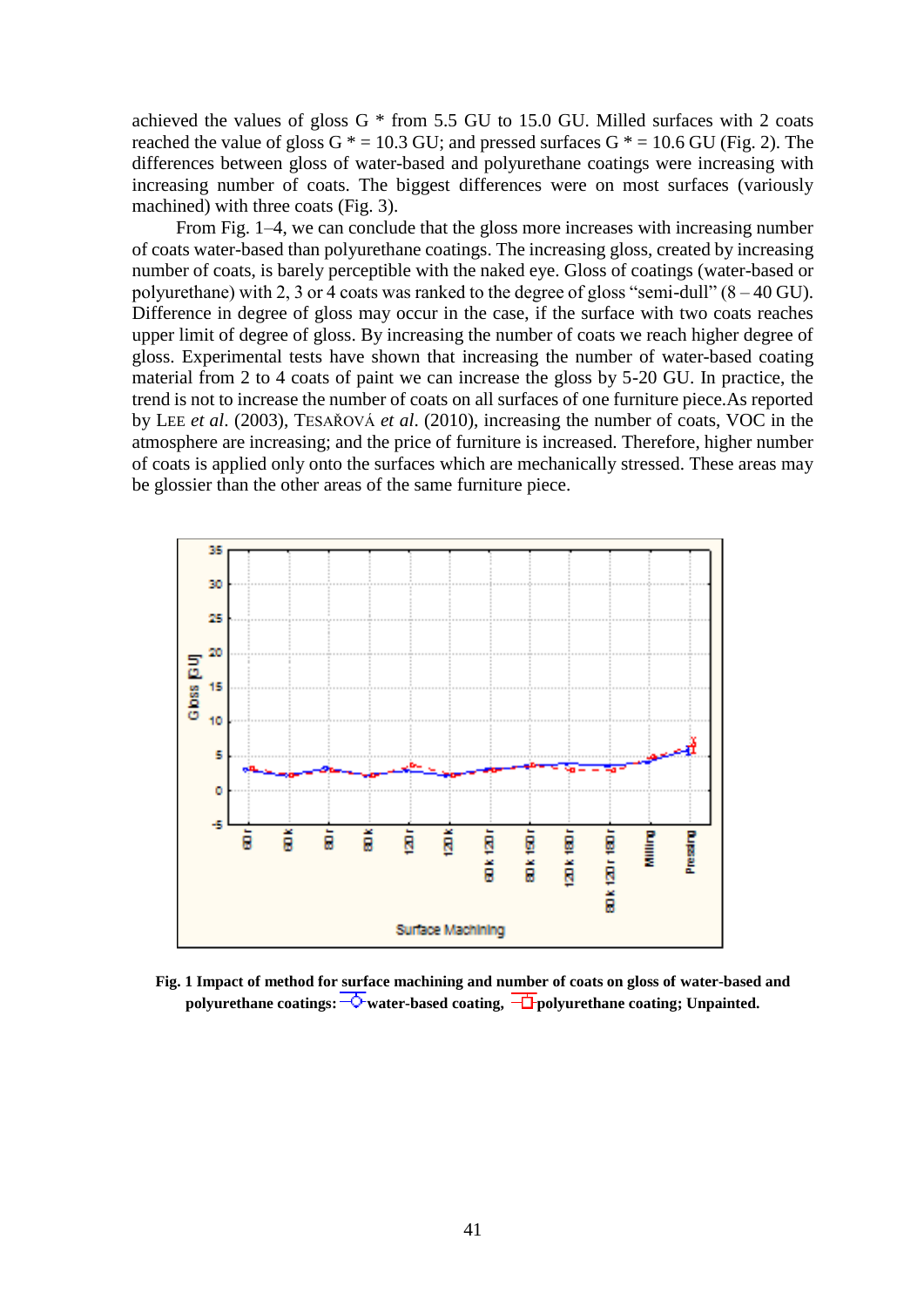

**Fig. 2 Impact of method for surface machining and number of coats on gloss of water-based and polyurethane coatings:**  $\overline{\text{C}}$  water-based coating,  $\overline{\text{D}}$  polyurethane coating; Two Coats.



**Fig. 3 Impact of method for surface machining and number of coats on gloss of water-based and**  polyurethane coatings:  $\overline{\text{ab}}$  water-based coating,  $\overline{\text{ab}}$  polyurethane coating; Three Coats.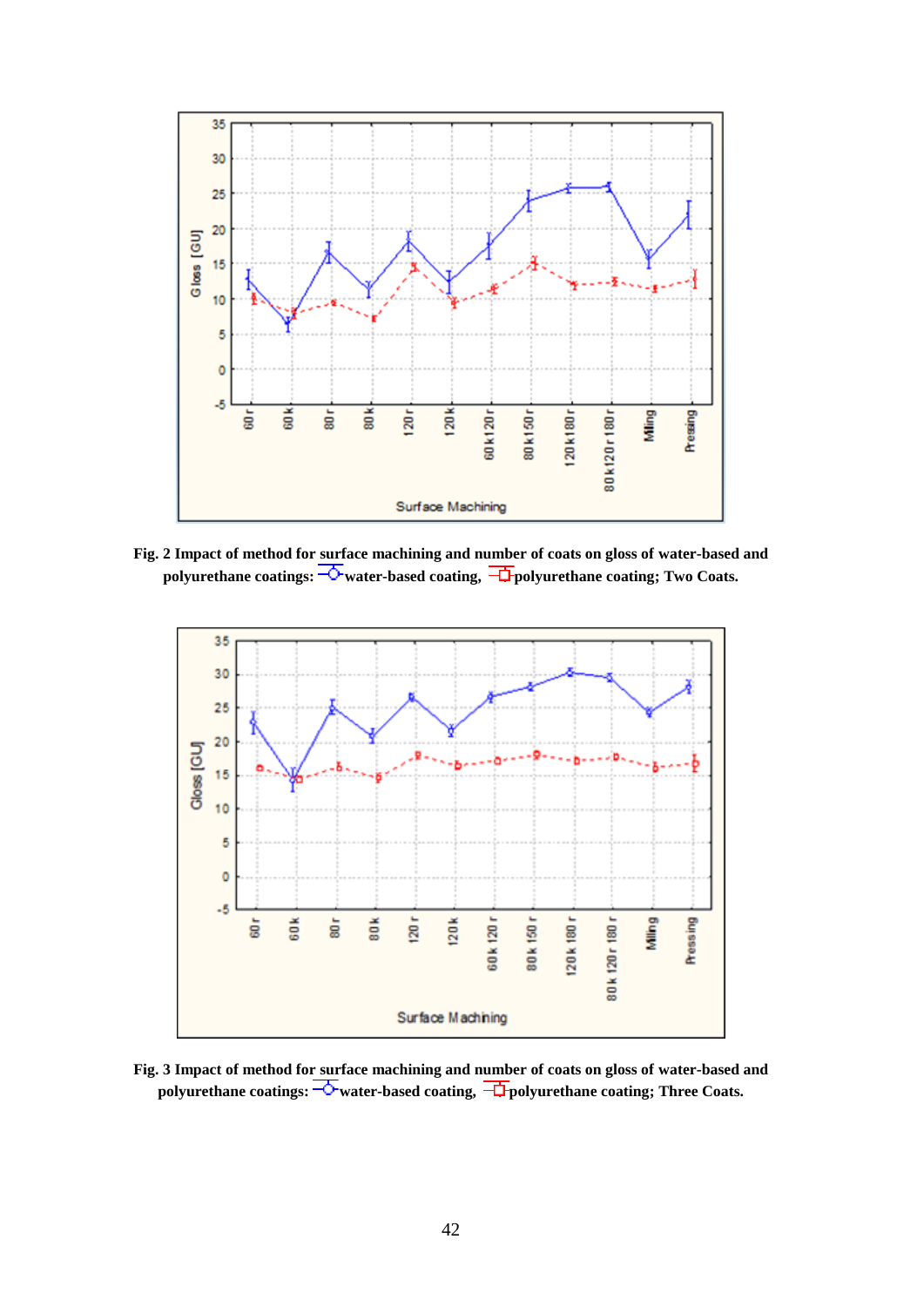

**Fig. 4 Impact of method for surface machining and number of coats on gloss of water-based and polyurethane coatings:**  $\overline{\text{ }^{\bullet}}$  water-based coating,  $\overline{\text{ }^{\bullet}}$  polyurethane coating; Four Coats.

# **CONCLUSION**

Analyzing the results, the following conclusions can be drawn:

- The gloss of coating on beech wood surface is greatly influenced by the type of coating, the number of coats, and the method for wood surface machining.
- The gloss of coating on beech wood is increasing with increasing number of coats.
- Higher gloss and also higher increase in gloss with increasing number of coats was achieved by water-based coating when compared with polyurethane coating.
- The highest gloss of coating in two or three coats was reached on the surfaces gradually sanded with sandpaper with grit number from the lowest to the highest required.
- Higher gloss of coating (by 20 GU) on beech wood surface is reached on the surfaces which, were finally machined by sanding parallel to the wood fibers, when compared with those sanded perpendicular to the fiber.

# **REFERENCES**

BEKHTA, P., PROSZYK, S., LIS, B., KRYSTOFIAK, T. 2014. Gloss of thermally densified alder (Alnus glutinosa Goertn.), beech (Fagus sylvatica L.), birch (Betula verrucosa Ehrh.), and pine (Pinus sylvestris L.) wood veneers. European Journal of Wood and Wood Products, 2014, 72(6): 799–808. LEE, S-CH., KWOK, N-H., GUO, H., HUNG, W-T. 2003a. The effect of wet film thickness on VOC emissions from a finishing varnish. Science of The Total Environment [online], 2003, 302(1–3): 75–84. Dostupné na internete: [www.sciencedirect.com.](http://www.sciencedirect.com/)